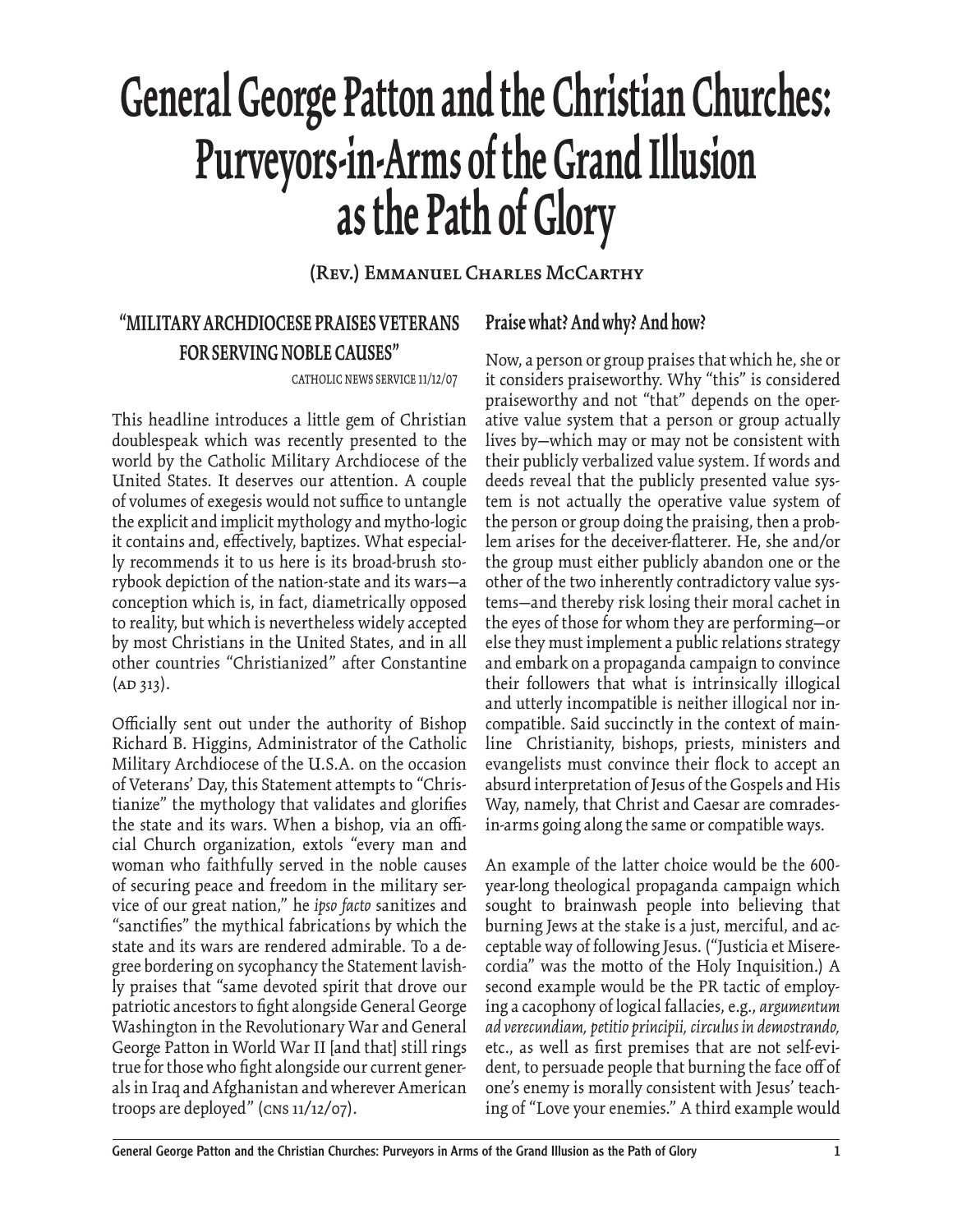be described as the awareness that the devil is in the details, coupled with the refusal to present those heinous details in which the devil resides. Such a refusal in effect would be whitewashing the evil in an event, so that people would morally evaluate the event not on what is actually happening in the event, but rather on the broad-brush whitewashing of it, which is the only reality they are permitted to see. This intentional "out-of-sight" placing of details, that are critical to a proper moral evaluation of what is going on, is what then confers upon the event the appearance of at least minimal moral acceptability.

#### **Nurturing in untruth blinds to truth**

"Farfetched," you say? "No Christian mother or father would ever let her or his child be taken in by a pied-piper pastor or church touting such an anti-Gospel evil spirit of deceit," you say? But what if the Christian mother and father had themselves been previously seduced by, or nurtured into, the enchantments, pseudo-glories, and supposed moral rectitude of this "baptized" evil? Would they not then become unwitting agents of their own child's destruction, by being part of the brainwashing process that equates, in his or her mind, the Way of Jesus with the way of the local tribe's grand inquisitor, kaiser, czar or chieftain?

How difficult is it, for a human being born and brought up in a cannibal society, to see that cannibalism is evil, when the entire society, in millions of microscopic ways, daily reinforces the implanted ideas and emotions of the "noble cannibal"? How nearly impossible is it for him or her to grasp and accept that the understanding of God and reality on which "noble cannibalism" is based is a brutal fairy tale, a delusion concocted out of untruth? How difficult is it for a Christian—whether he or she be bishop, butcher, banker, or baker—who is born and brought up in one of the Constantinian Churches, to assent to and comply with the teachings of the Nonviolent Jesus of the Gospels when, daily, in millions of microscopic ways, his or her Church unequivocally communicates that a Christian can perform acts that are an intrinsic part of war and, in doing them, be faithfully following Jesus? How difficult is it for such a Christian to apprehend that Christian participation in war is sophistic discipleship, and that the "baptized" mythology in which it is rooted

is a murderous, preposterous, anti-Gospel illusion? It is very, very difficult, when every instrument of church communication—from elementary school educational materials to vast global television networks—is from the cradle to the casket incessantly and subtly, explicitly and subliminally, cunningly and relentlessly pounding into the minds of its members as truth what is blatant untruth, namely, that the acts of war are acts in conformity with the Way and the Truth taught by the Nonviolent Jesus of the Gospel.

#### **Microscopic, but deadly, untruth**

Consider! At the beginning of this reflection, I wrote, "A couple of volumes of exegesis would not suffice to untangle the explicit and implicit mythology and mytho-logic it [the Statement of the Catholic Military Archdiocese] contains and "baptizes." While I do not intend to write those couple of volumes here, I do wish here to reflect, via the Statement, on one microscopic example of this mythology which is employed in the Church's seemingly unceasing adulation of the military. It is a doublespeak deception that is as obvious, as destructive, and as intentionally manipulative as the falsehood spouted by the drug dealer, who tells youngsters that "Heroin is no more harmful than bubble gum." The point of this brief and partial exegesis of one, tiny piece of the Statement is to try to expose how all the churches sanitize and "sanctify" millions of other microscopic pieces of the mythology of the state and its wars, to the detriment of the truth and the mission of Jesus—and to the detriment of those He chose to follow Him.

As noted above at one point, the Statement of the Bishop-Administrator of the Catholic Military Archdiocese reads:

*"The same devoted spirit that drove our patriotic ancestors to fi ght alongside General George Washington in the Revolutionary War and General George Patton in World War II still rings true for those who*  fight alongside of our current generals in Iraq, Af*ghanistan and wherever American troops are deployed" (CNS 11/12/07).*

Again, a person praises only what he or she considers praiseworthy. Now when a Catholic Bishop—who by the teachings of his own Church is the "Vicar of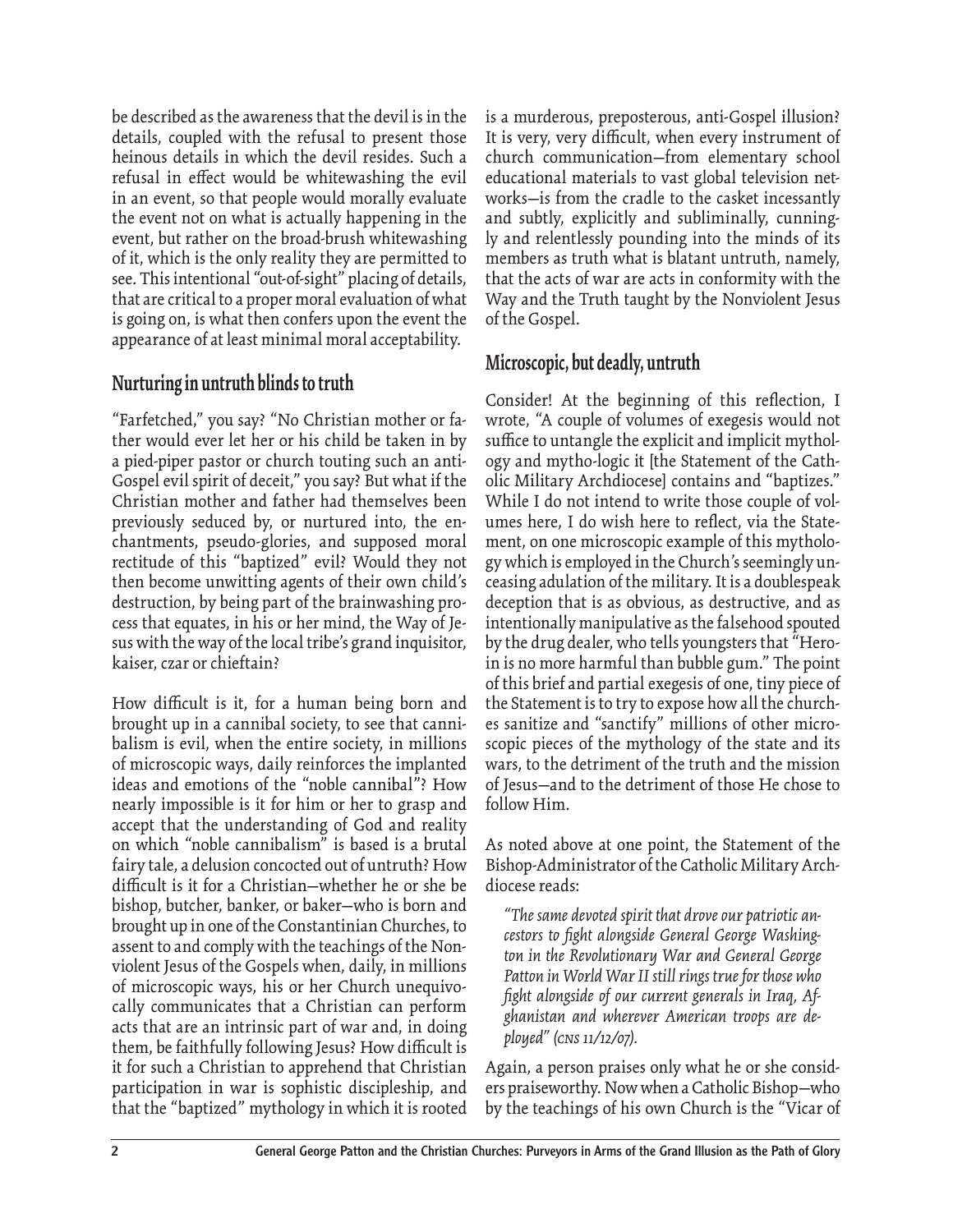Christ" for his diocese—praises a "spirit," it means to the average person that he is saying that this spirit is in moral conformity with the Spirit of Jesus Christ. A bishop would be betraying his office to publicly praise a spirit that was not in conformity with the Spirit of the Holy made visible in Jesus. So, the reasonable, logical conclusion to be drawn from the Bishop's statement is that the "spirit that drove our patriotic ancestors to fight"—"fight" non-euphemistically means kill, maim and impose suffering on other human beings—is consistent with the Holy Spirit made visible by God incarnate, Jesus. Otherwise, a Christian bishop or any Christian could never publicly praise a spirit without teaching untruth and doing evil.

#### **One Christian icon of untruth: General George Patton**

As notable embodiments of this praiseworthy spirit, the Catholic Military Archdiocese's Statement refers to George Washington and George Patton and "our current generals in Iraq, Afghanistan and WHER-EVER American troops are deployed" (emphasis added). These men are presented as exemplars of that spirit that Christians can follow, and upon whose orders Christians can slaughter and mangle other human beings with clear consciences. For those who would like to get beyond an elementary school awareness of the Revolutionary War and the spirit behind it (by John Adams' own estimation, two-thirds of the colonists did not care to go to war), or beyond a Fox News awareness of the wars, and the spirit behind the wars, on Iraq, Afghanistan, Grenada, Panama, El Salvador, Guatemala, Korea, Vietnam, Cuba, Mexico, the Philippines, etc., I can only recommend a trip to the library, where books abound that clarify the historical realities and spirits behind these planned mass homicides. In this article, I will focus on the Statement's glorification of one man, General George Patton, as a minuscule but succinct sample of how the Constantinian churches incessantly, by millions of microscopic acts, daily propagate the untruth that the spirit and the deeds of war are morally consistent with the Spirit and the deeds of Jesus.

Assuming my reader knows the words and deeds of Jesus, I shall go about this clarification by simply highlighting some of the words and deeds of General George Patton.

*"Now I want you to remember that no dumb bastard ever won a war by dying for his country. You win by making the other poor, dumb bastard die for his country."*

*"May God have mercy upon my enemies, because I won't."*

*"We are not just going to shoot the bastards, we are going to cut out their living guts and use them to grease the treads of our tanks."*

*"A good plan violently executed now is better than a perfect plan next week."*

*"We are going to murder those lousy Hun bastards by the bushel."*

*"We entered a synagogue which was packed with the greatest stinking bunch of humanity I have ever seen. Either these Displaced Persons never had any sense of decency or else they lost it all during their period of internment by the Germans…My personal opinion is that no people could have sunk to the level of degradation these have reached in the short space of four years. [Others may believe]…that the Displaced Person is a human being, which he is not, and this applies particularly to the Jews, who are lower than animals."*

*"I have no particular desire to understand them [Russians, Chinese and Japanese] except to ascertain how much lead or iron it takes to kill them. In addition to his other amiable characteristics, the Russian has no regard for human life and they are all sons-ofbitches, barbarians, and chronic drunks."*

 *—General George S. Patton*

On July 26, 1932, in the midst of the Great Depression, George Patton, then a major, led a charge of 600 troops of the Third Armored Cavalry against 17,000 desperate World War I veterans and their families, known as the Bonus Army. The veterans came to Washington to lobby Congress and President Herbert Hoover to repeal the timeline on a law regulating veterans' bonuses. A repeal would have allowed them to receive all or part of their WW I military bonuses, bonuses that otherwise would not become due until 1945.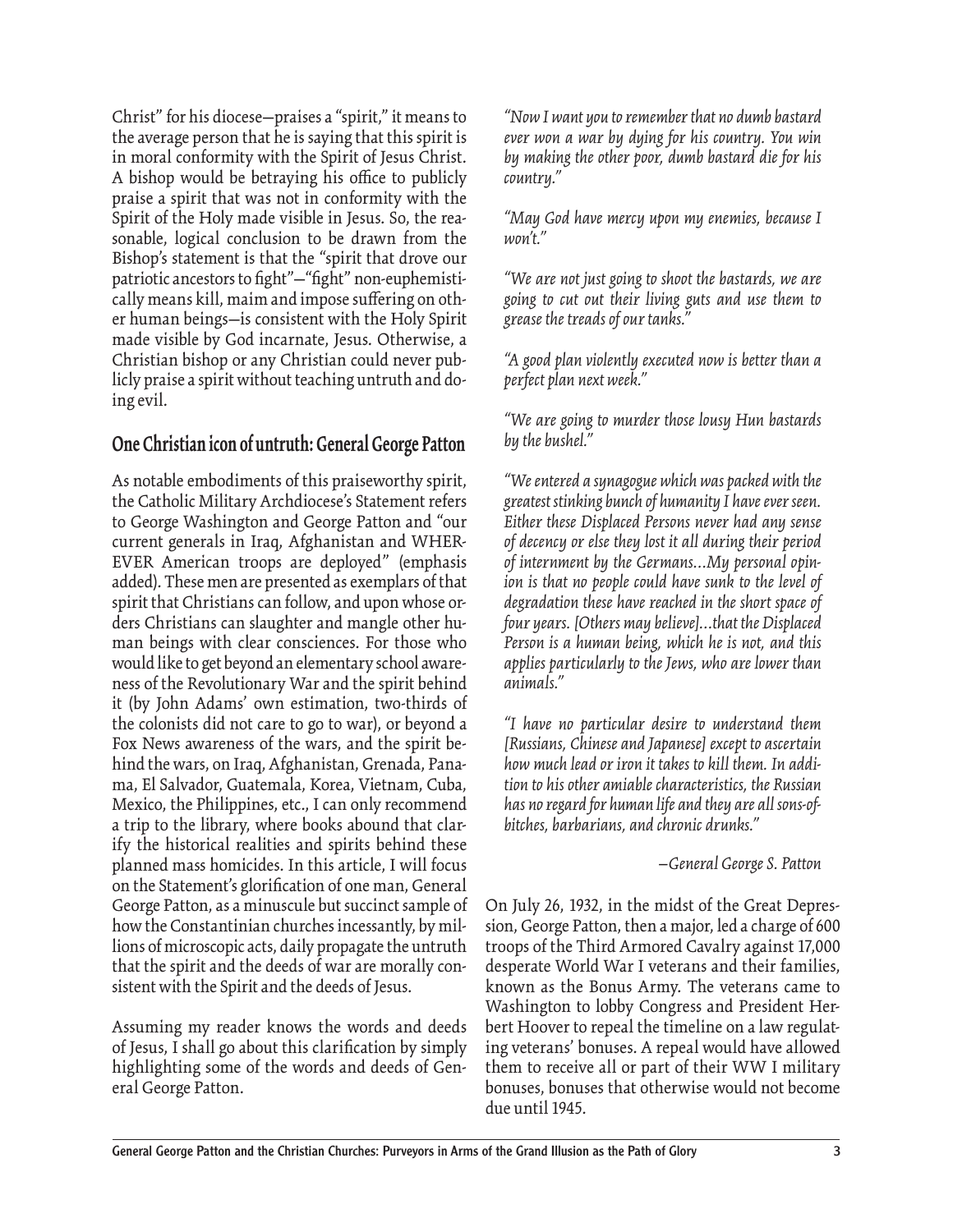Major George Patton's troops advanced on the veterans with rifles at the ready, with unsheathed bayonets, and with tear gas. At one point, when the veterans resisted by throwing stones and curses, George Patton led a mounted attack against them. Several veterans and/or their family members died; hundreds were injured; and the shacks they were living in were destroyed by fire. The nation was appalled.

In 1918, Joe Angelo, one of the veterans in the Bonus Army, was awarded the Distinguished Service Cross for his actions during a battle in France. During this battle, a young officer, under whom Angelo was serving as an orderly, was seriously wounded and left on the field of battle, in a place that readily exposed him to the German army. Showing great courage under enemy fire, Joe Angelo brought the officer to safety, saving the man's life. Fourteen years later on July 28, 1932, Major George Patton ordered his troops into the Bonus Army's encampment. In the aftermath of the assault on the camp, Joe Angelo approached Patton, told him he was the man who saved his life in France in 1918. Patton immediately recognized him. Patton also dealt with him harshly. The last historically verifiable words between the men were a murderous lie uttered by Patton: "I do not know this man! Take him away and under no circumstances allow him to return. If he approaches me again, shoot him."

So much for the words, deeds, and spirit of George Patton, compared and contrasted with the words, deeds and Spirit of Jesus Christ. So much for the spiritual, intellectual and institutional fraud of "baptizing" and glorifying, as consonant with Jesus, whatever it was that drove Christians to follow Patton rather than to follow Jesus—and yet still permit them to believe they were following Jesus. So much for whatever it was that justified, in the Christian's mind, standing alongside Patton in order to kill and savage other human beings upon his commands, rather than standing alongside Jesus and obeying His commands to "Put up your sword," to "Love your enemies," and to "Love one another as I have loved you."

#### **Tip of a spiritual iceberg**

Again, as noted above, a couple of volumes of exegesis would not suffice to untangle the explicit and implicit mythology and mytho-logic that the Statement of the Catholic Military Archdiocese contains. This short analysis reveals only the tip of what is a most deceptive and destructive spiritual iceberg. Worldwide Catholic, Orthodox, Protestant and Evangelical churches' are incessantly bombarding the minds of their memberships with symbols and language that deceitfully attempts to connect Jesus and His Way with the ways of nationalistic wars and militarisms. This is an error about Jesus and His Way of tragic, transnational, Titanic dimensions for the Church and for humanity.

A few more examples of the same method and spirit of deceit would be these: uniformed, governmentpaid Christian military chaplains who do not teach the full Gospel to those Christians in their spiritual care; ROTC and Jr. ROTC within Christian colleges and high schools, Christian elementary schools employing books, magazines and other pedagogical materials that contain military advertisements or that glorify war; pastors at Sunday Worship praying for "Our troops, that God may protect them from all harm and bring them home safely to their loved ones" but who never offer the same prayer for the sons and daughters of the "Father of all" that the local politicians and media have labeled as "enemy." All these, and a daily dose of millions of other morally similar but barely perceptible acts, represent the Constantinian-Pattonian Churches' modus operandi for conflating in the minds of people Jesus and His Way with the ways and means of nationalistic, ethnic, racist or religionist violence and enmity.

The results are deformed, misinformed and misguided Christians, primed by the spiritual leaders of their Churches to do evil under the guise of good, to do the horrific in clear conscience in the name of the Nonviolent Jesus— provided only that the local Pooh-Bah, and his pastoral and theological acolytes signal that it is okay to do it.

#### **Nothing personal**

So, this analysis is not meant in any way as a personal moral judgment on the state of soul of the Christian George Patton, because no one knows the mind of another sufficiently to be able to assess whether he or she is freely choosing to do what he or she is morally certain is evil. It is most probable that Patton's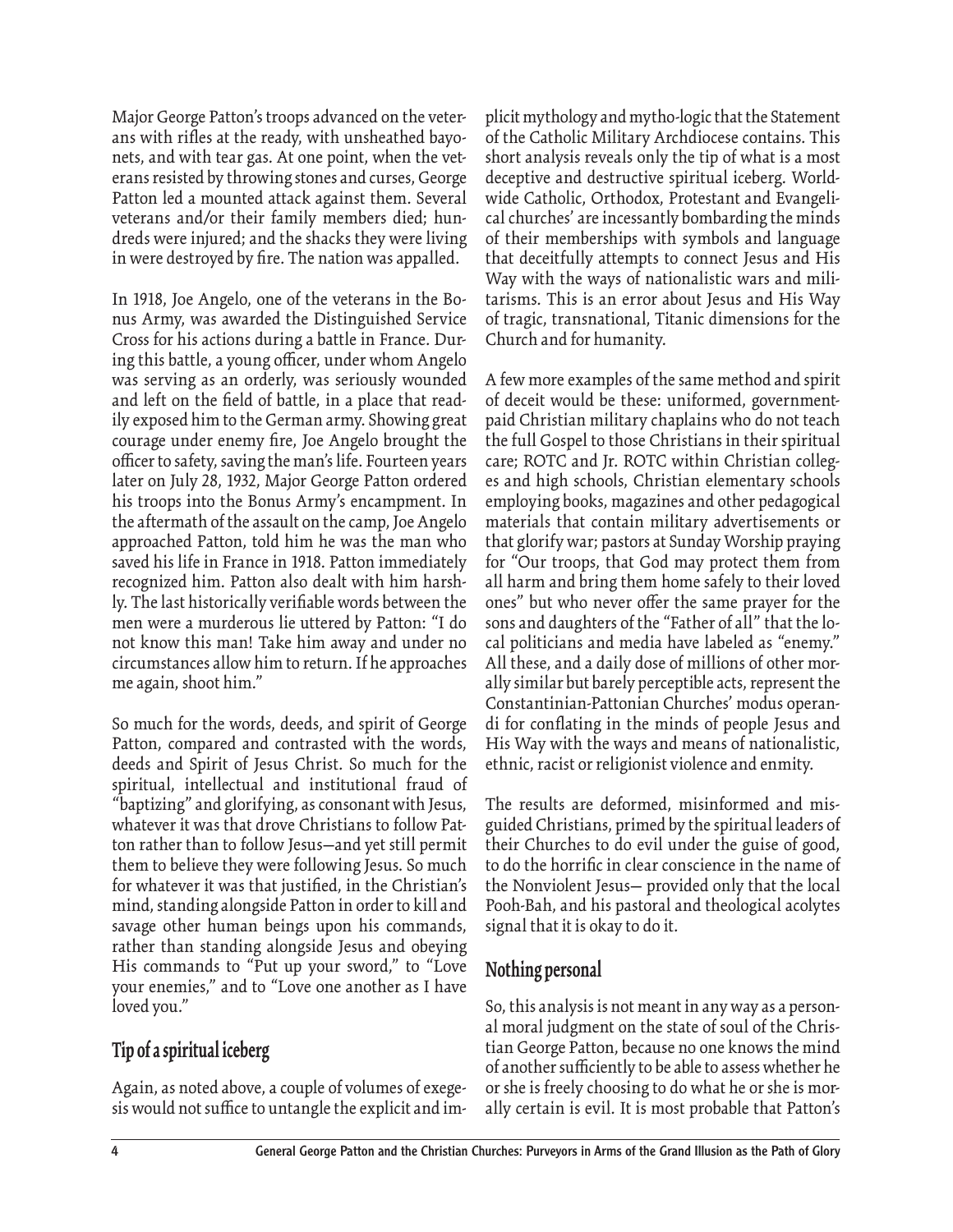words and deeds simply represent the actual human being that the Christian George Patton was nurtured to be, by all levels of the institutional church he was brought up in and/or attended. Patton is not the fundamental problem being addressed here.

#### **A communicable spiritual pandemic**

This analysis is about the hundreds of millions of Christian men and women throughout the world made into the moral image of Patton via the Churches of Christianity. This analysis is about Catholic, Orthodox, Protestant and Evangelical bishops, priests ministers and pastors nurturing hundreds of millions of human beings into believing the tommyrot that the mind of Patton is a mind compatible with the mind of Christ, that the way of Patton is a way that a disciple of Jesus can follow and still be following Jesus. This analysis is about church officers who have themselves been nurtured within the structures of Constantinian-Pattonian Christian institutions, and who then go on to develop ever more sophisticated structures whereby they in their turn can form future generations of those chosen by Jesus to follow Him and His Way into Christians who will not follow Him and His Way. This analysis is about the one Great Untruth, The Grand Illusion, that is the one great "truth," around which exists almost universal ecumenical agreement among the institutional Churches' rulers and deciders, as well as, among the various institutional Churches' congregations.

#### **Gloria in excelsis Deo!**

This analysis is about a spiritual reality which is essential to the individual life of a Christian and to the collective life of the Church. It is a unified ontological, spiritual, experiential, cognitive, moral, aesthetic reality which has been mutilated almost beyond recognition by "Christianized" wars. I am speaking of the purpose of the Christian life, which, individually and communally, is to glorify God. The corollary to this is that the Christian life, individually or collectively, is not to glorify an idol(s). When the Word "became flesh" in the Nonviolent Jesus, all possibility of authentic glory departed forever from the spirit, words and deeds of war and the warrior because "One is Holy, One is Lord, Jesus Christ, to the glory of God the Father." As the Great Doxology, the *Gloria,* faithfully echoing the New Testament (ph 2:10-11; jn 1:14; 1 cor 2:8) proclaims it: "For you alone are the Holy One, you alone are the Lord, you alone are the most high, Jesus Christ, with the Holy Spirit, in the glory of God the Father."

The Christian is chosen to participate in and to reflect the glory of the Father by being changed into the image of Jesus (2 cor 3:18), who is the "visible image of the invisible God" ( $cot$  1:15), who is one with the Father. Therefore when St. Paul tells the Christian that whatever they do, "do all for the glory of God" (1 cor 10:31), this responsibility can only be fulfilled by imitating Christ, mirroring Jesus, obeying His *new commandment* to "Love one another as I have loved you" (jn 13:15, 13:34-35, 15:12). He is the definitive presence of the glory of God in time, in space and in the flesh. Jesus is the Word of God, the "splendor of His glory and figure of His substance" (HEB 1:3). He is "the Lord of glory" (1  $\cos$ 2:8)—and He is Nonviolent and lives and teaches a Way of Nonviolent Love of friends and enemies, even potentially lethal enemies. The essential revelation of the New Testament is the connection of glory with the person of Jesus. The glory of God is entirely present in Him, not only in His Resurrection but in His life, His teaching, His ministry and His death. What is in conformity with His Way and His Spirit glorifies God. What is not in conformity with His Way and His Spirit does not. Therefore since Jesus lives and teaches a Way of Nonviolent Love of friends and enemies, even unto death on the cross, this is the Way that must be followed in everything in order to "do all for the glory of God."

#### **Agapé and doxa in the New Testament**

Christlike love (agapé) is the true path of glory (doxa). Agapé and doxa, love and glory, are inseparable in Jesus and therefore must be inseparable in the Christian and the Christian Church. The activities and spirits of violence, enmity and war are illusionary paths of glory. They are the deceits of idols. They are the bogus glory represented by the little multicolored chest-ribbons or pieces of metal that a government agent gives a human being for killing other human beings with efficiency. They have no more genuine or lasting glory in them than the Tinseltown grand illusion of glory peddled in John Wayne war movies. Why?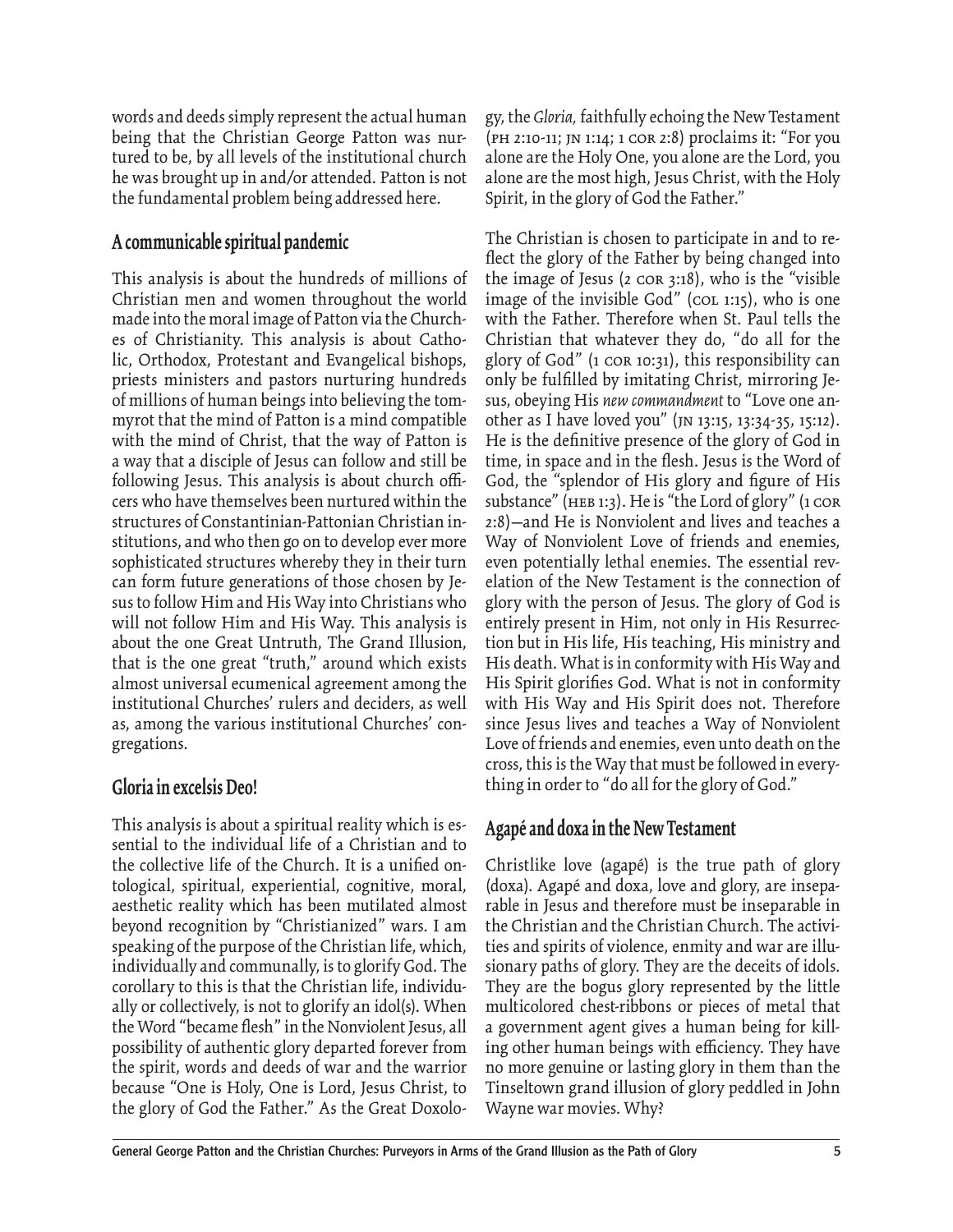The answer could not be clearer: Christic doxa and Christic agapé are indivisible. If Jesus is who the Churches proclaim He is, then God is love (agapé) and the Nonviolent Jesus is the incarnation God. Therefore God—Father, Son and Holy Spirit—can never, never be glorified by homicidal violence and enmity. A Christian can glorify God by living and dying as Jesus lived and died, but he or she can never glorify God by killing—even if the weapon he or she is using has a rosary wrapped around it, or an icon of Christ pasted to it, or the name "The Peacemaker" bestowed on it. Since individually and in tandem violence and enmity are the very "blood and guts" of war, war and the acts of war are phenomena in which the glory of God is absent. In a sentence, "War is hell and the acts of war are the presence of the perverted and perverting spirits of hell on earth."

The glory of God cannot be found or fostered through them, with them or in them—and Christians, their Churches and their Church leaders have no business even intimating otherwise.

The glory of God cannot be found or fostered through them, with them or in them. Christians, their Churches and especially their Churches' leaders have no business even intimating otherwise. As The *Catechism of the Catholic Church* formally teaches—consistent with the understanding of most other Churches—"All the activities of the Church are to be directed, as toward their end, to the sanctification of people and the glorification of God" (§824). The word employed is "all" not "some" or "most." The sanctification of people and the glorifying of God cannot take place by incarnating spirits from hell, even if under the name of Jesus. Why? "One is holy, one is Lord, Jesus Christ in the Holy Spirit to the glory the Father." And, that "One," through whom sanctity comes and in whom God is glorified, is Nonviolent and teaches by word and deed a Way of Nonviolent Love of friends and enemies. What human being, whether he or she be friend or enemy, seeing a "Christian Rambo" charging at them with his machine gun blazing, will think: "Here comes Jesus!" "There is holiness!" "There is the glory of God!" No Church, no Christian and especially no Church leader has the right to con his or her fellow Christians into believing that this is the Way of faithful discipleship, that this is the Way of sanctification revealed by Jesus, that this is the Way to glorify God.

## **A shrine in a church**

Yet, consider the following. Not too long ago I spoke at an Episcopal parish on the Nonviolent Jesus and His Way of Nonviolent Love of friends and enemies being non-negotiable to a correct understanding and implementation of the Gospel. Inside this parish's church is a memorial to General George S. Patton, containing memorabilia from his life. It seems he summered in this area and attended this Church when in town.

Now, what must the average child in this parish think when, year after year, he or she goes to Church on Sunday and walks by the honored "second class relics" of General George Patton in the back of a building palpably dedicated to the worship and service of Jesus Christ? Could the child even possibly conclude anything other than that the ways and means of General George Patton must be all right in the eyes of Jesus and the Church? And, since the life of General George Patton is about war, would not the child be "told" by the very presence of the memorial, and with the full authority of church and parents behind it, that Christian participation in the acts of war is in conformity with following Jesus and His teachings? How could the child not be absolutely certain that Patton, Jesus and His Church are all comrades-in-arms going down the same path of glory? How would a child so graphically instructed ever figure out that Patton and Jesus are going in opposite directions down a One Way street?

Must not the adults of this parish also believe the same grand illusion in order to continue to permit this ennobling memorial to remain in the church? Surely this lionizing of Patton inside the church is woven from the same fraudulent mythological cloth as the Statement of the Bishop-Administrator of the Catholic Military Archdiocese—and without doubt it communicates untruth, passing as Gospel truth, at least as effectively as does that Statement.

## **Naming an evil is not judging a person**

Again, this analysis is not an exposé of, or a judgment on, the state of the soul of George Patton, let alone on anyone who followed him thinking that they were also thereby following the will of God as revealed by Jesus. It is a disclosure of only one of the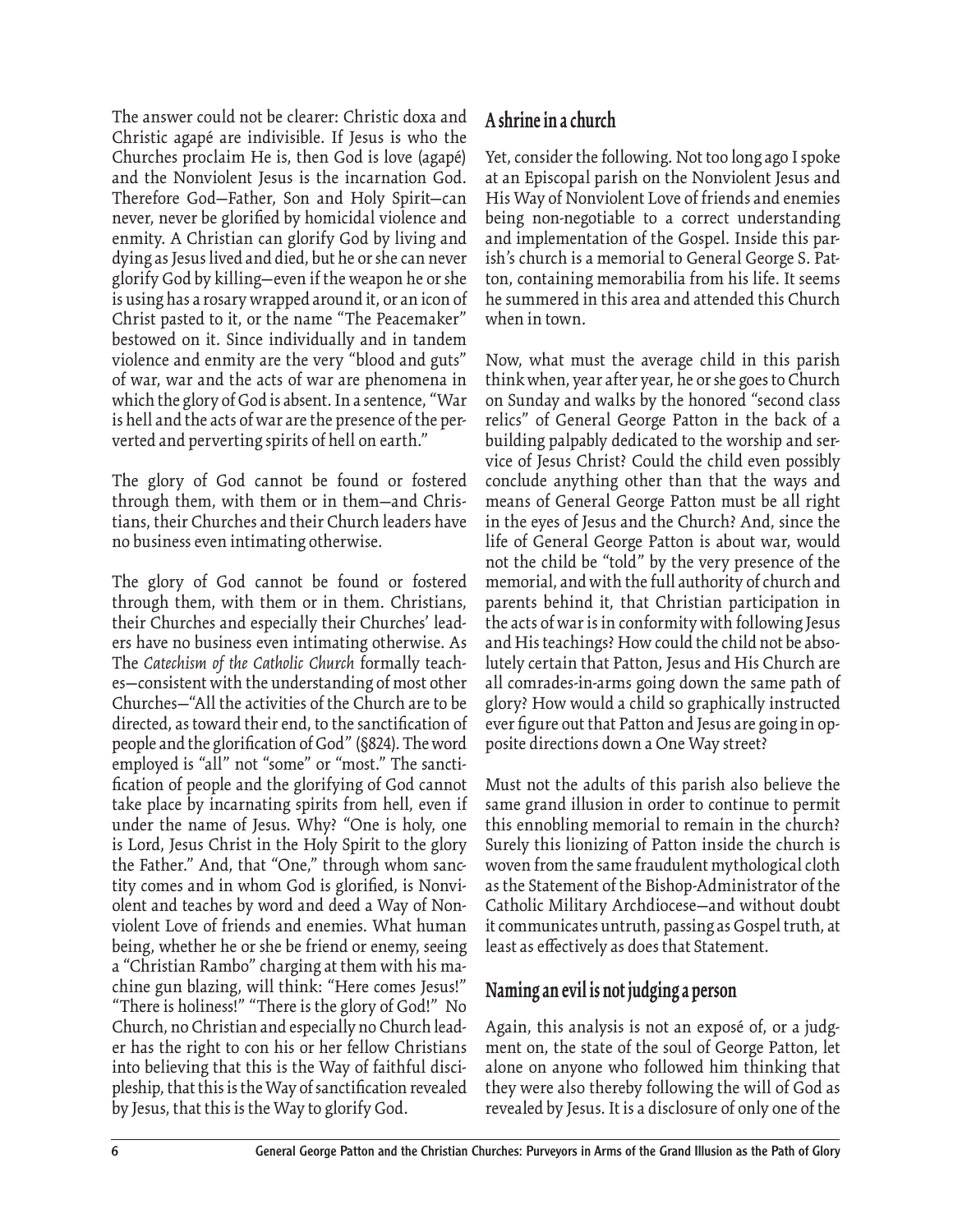millions of subtle microscopic techniques, employed daily by the churches of Christianity, which techniques distort, indeed undermine, the teachings and Way of the Nonviolent Jesus of the Gospel—distort and undermine them to the detriment of those who place their trust in church officials to tell them the truth about Jesus and His Way.

This essay is an effort to expose a long-standing, massive and relentlessly metastasizing spiritual cancer in the hearts of the Churches of Christianity. This cancer is preventing the hearts of the various mainline and Evangelical churches from witnessing to the Sacred Heart of Christ-God. This essay is a biopsy of only a single cancerous tumor out of billions of similar tumors that for 1,700 years have disrupted the sustaining and unifying relationship that is supposed to exist between the Heart of Jesus and the hearts of His followers and His Churches.

#### **Judgment is now**

If a person is a member of a church that morally accepts Pattonian-like behavior and/or allows for its glorification within the Church, then he or she has a major spiritual problem to contend with once they recognize that what Patton said and did was not in conformity with the will of God as revealed by Jesus. He or she has a moral problem at least as serious as that of the church which houses a memorial to Patton, or as that of the bishop writing aggrandizing rhetoric about the moral legitimacy of a Pattonian-like spirit or as that of the Jesuit Universities and/or high schools that have as their motto *Ad Majorem Die Gloriam,* (AMDG) "For the greater Glory of God," and yet offer programs to young Christians under the auspices of AMDG that teach them how to be competent killers of enemies—ROTC and Jr. ROTC. Why?

Catholic, Orthodox, Protestant and Evangelical Christians: In the time and place allotted to you by Jesus to be His faithful disciple, you are now, almost certainly in your Church, face-to-face with an unavoidable moment of decision—if you see Jesus as Nonviolent and His Way being a Way of Nonviolent love of friends and enemies. You are in the presence of a larger-than-earthly-life crisis. Krisis is the Greek word for Biblical judgment. You are being directly called to acknowledge the truth of what Jesus

is teaching and to stop tolerating what your parish, your Church and your Church leaders are teaching as if it were the truth of Jesus—but which in reality is 180 degrees opposite the truth of Jesus. You must today begin without equivocation or reservation to teach and to try to live what Jesus taught and lived in relation to violence and enmity, namely, He totally rejected both as the will of God or as a Way to Glorify God. You must now decide to insist and plead that your bishop, priest, minister, pastor and fellow community members do the same. You must accept your Baptismal commission as prophet in the Truth and Spirit of Jesus Christ and exercise it in the parish and church in which Christ has placed you. You must exercise it with the fervor, obedience, and perseverance shown by Jeremiah, for that is what is required in the face of this cleverly-orchestrated, wellmaintained and highly-financed evil of using Jesus as a religious legitimizer of violence and enmity. If you believe what the Gospel says about Jesus, please do not abandon your Church and its people to the Snake.

#### **Follower or mere admirer**

"Why must the Christian do this with his or her allotted life's time?" The straight-forward answer to this question is that before time existed the Christian was chosen by the Word of God to be His follower, not merely His praising–admirer. Each Christian was chosen by Jesus to be a recipient of the gift of faith in Jesus in order to participate in a Divine Plan far beyond present human comprehension. Fidelity to this gift and to the One who bestowed it cannot exist without being faithful to His Teaching and His Way.

Why is it spiritually and morally imperative for each Christian, each Christian parish, each Christian Church and each Church leader to drive out every trace of the perennial falsehood that "Jesus can be followed and God can be glorified by participating in war"? There is only one response. It is logically, theologically and psychologically impossible to follow Christ-God and " Love as Jesus loves" while executing the vile and perverted deeds that are the realities of war. If this reason isn't good enough for any Christian, then I have no better to offer and know of no other. Every form and scrap of Constantinian-Pattonian "Christianity" must once and for all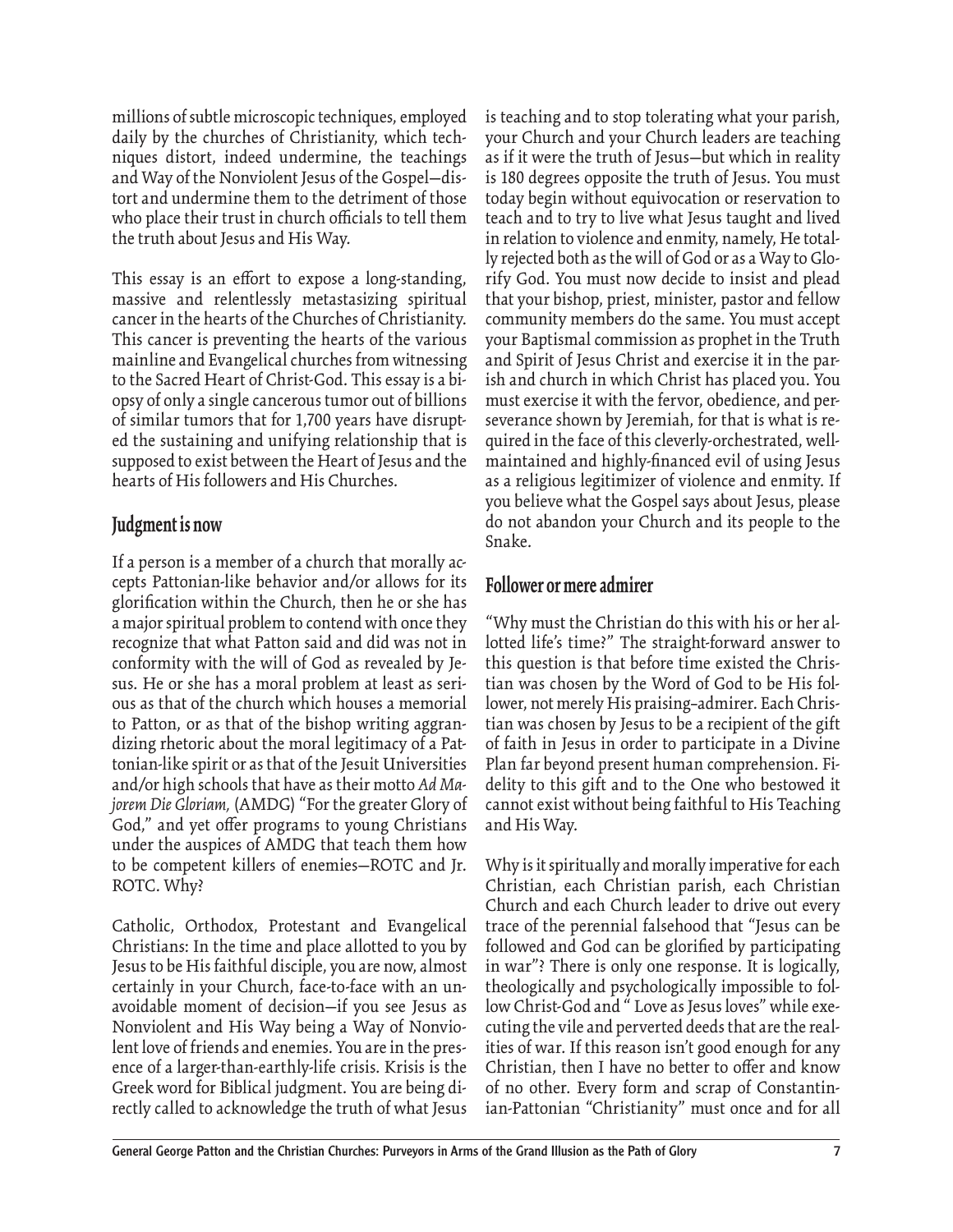be up-rooted from every Church of Christianity because, by the Light that the Word (Logos) of God incarnate brings into the world, Constantinian-Pattonian Christianity is nothing other than a dark, putrefying, mutilating, murderous, ichabodian, grand illusion conjured up and palmed-off as Gospel truth by the "Father of lies, who was a murderer from the beginning" (JN 8:44).

## **The beginning**

The required metanoia, change of mind, or turning around begins with the personal courage to accept the grace to perseveringly speak—with that love of which 1 Corinthians 13 speaks—the truth of the Nonviolent Jesus and His Way of Nonviolent Love of friends and enemies to those who, knowingly or unknowingly, maliciously or benignly are proclaiming, believing or living the untruth of Constantinian-Pattonian "Christianity." If one does not have the courage to so speak in his or her Christian community, then one's course is clear. He or she must earnestly pray for the grace required for the courage to break the chains of fear that are rendering one silent in the face of grotesque untruth masquerading as the truth of his or her Lord, God and Savior— Jesus Christ.

#### EPILOGUE

*What follows is a excerpt from a short article that appeared in the Boston Globe written by Dorothy S. Zinberg, a faculty member of the Center for Science and International Affairs at Harvard's Kennedy School of Governments.*

## **Russian Military-Clergy Has 19th Century Cast**

The Russian Orthodox Church is undoubtedly looking forward to a dramatic resurgence of its influence in this once officially atheistic country...Just last month I witnessed a fascinating, almost surreal scene, which in the midst of Moscow's preelection frenzy provided a momentary glimpse into a little discussed alliance: the church and the military.

No sight—glittering or squalid—prepared me for a scene that transported me back to a Russia I know only from the 19th-centruy literature—the dazzling drawing rooms of the nobility, so memorably de-

scribed in the novels of Tolstoy and Turgenev, where powerful priests mingled with the aristocracy and generals. Only the aristocracy was missing; or perhaps they were the new aristocracy, and I had not yet recognized them.

From the balcony of the three-year-old Danilovska Hotel owned by the Russian Orthodox Church within its own monastery walls—the first surprise— I looked over a swarm of black-frocked clergy who were obviously awaiting the arrival of someone very important. Nervous security guards, clutching omnipresent cellular telephones, paced the gleaming marble floors until the patriarch of the church swept in, and the group was ushered into the dining room, itself modeled on a grand estate of the past.

Turning my back to chat with other intrigued hotel guests, I turned around and gasped, when I saw a new cast of characters fill the space just vacated by the clergy—some 40 high-ranking military officers, most of them generals. With a flourish the guards directed them into the room with the waiting priests.

Just as in the 19th century novels, the snow was falling outside, and as if to make up for the cold and the darkness, the dining room was brilliantly lighted. Waiters costumed in 19th century pale green gilttrimmed jackets, more like Tchaikovsky's Toy Soldiers than the dashing cadets in "War and Peace," presided over a lavish buffet set on sparkling white tablecloths.

Going outside to get a better view, I pressed my frozen nose to the large window and watched, shamelessly, in fascination. What were these people—this unholy alliance of the church and the military—doing together in the new democracy? Hadn't they been sworn enemies from the days of the Revolution until 1988 when the ban against the church was eased?

Within a short time the high-decibel conversations stopped abruptly. With a sonorousness reminiscent of Boris Godunov's final aria, a small, powerful choir of basso-profundo priests sang grace. Truly awesome. The patriarch spoke a few words, and the group plunged into the vodka and the buffet. My decrepit taxi at that moment snorted up the driveway